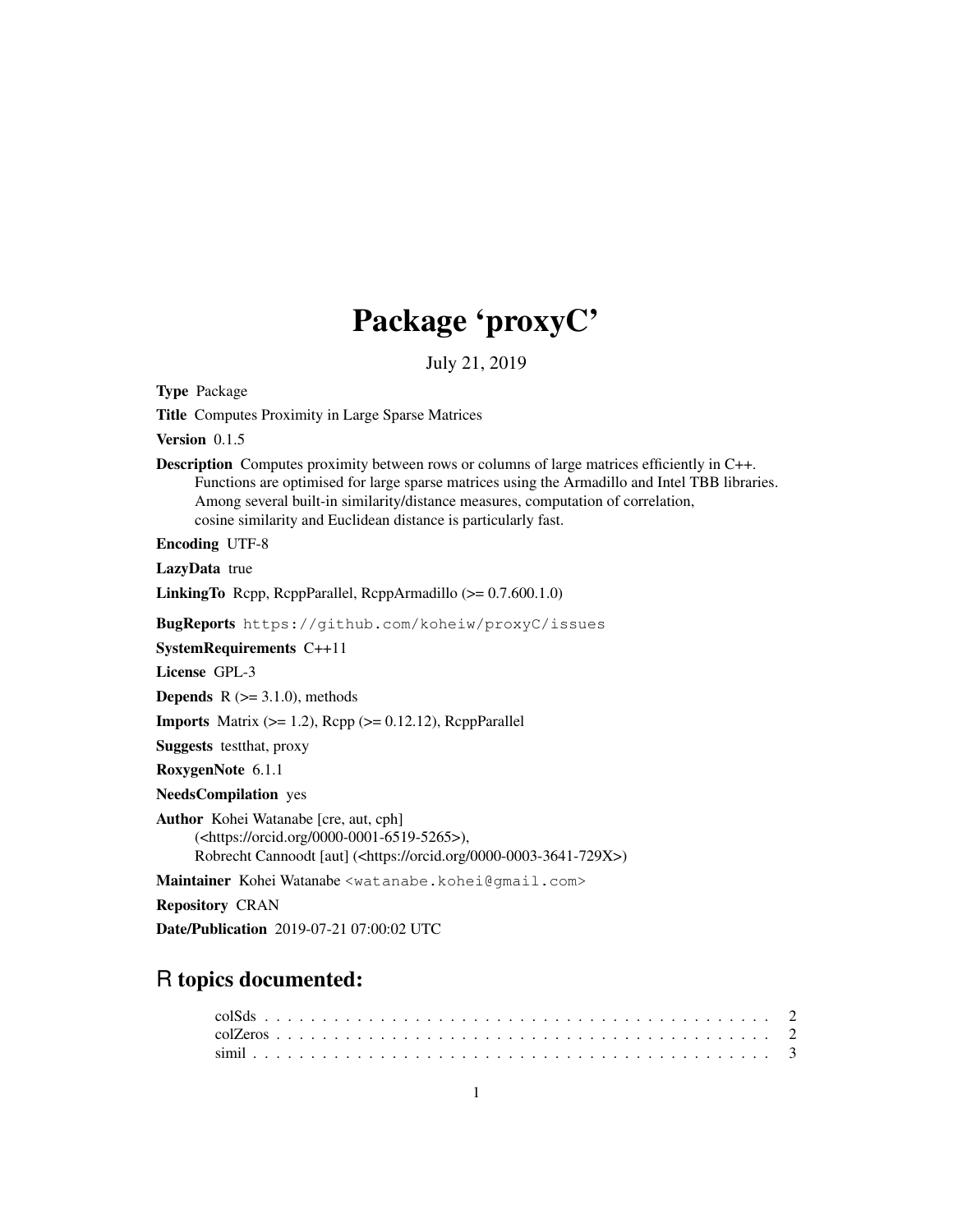# Description

Produces the same result as  $apply(x,1,sd)$  or  $apply(x,2,sd)$  as without coecirng matrix to dense matrix. Values are not identical to sd because of the floating point precision issue in C++.

#### Usage

colSds(x)

rowSds(x)

# Arguments

x Matrix object

### Examples

```
mt <- Matrix::rsparsematrix(100, 100, 0.01)
colSds(mt)
apply(mt, 2, sd) # the same
```
colZeros *Count number of zeros in columns and rows in sparse matrix*

# Description

Produces the same result as applying sum ( $x = 0$ ) to each row or column.

# Usage

colZeros(x)

rowZeros(x)

#### Arguments

x Matrix object

# Examples

```
mt <- Matrix::rsparsematrix(100, 100, 0.01)
colZeros(mt)
apply(mt, 2, function(x) sum(x == 0)) # the same
```